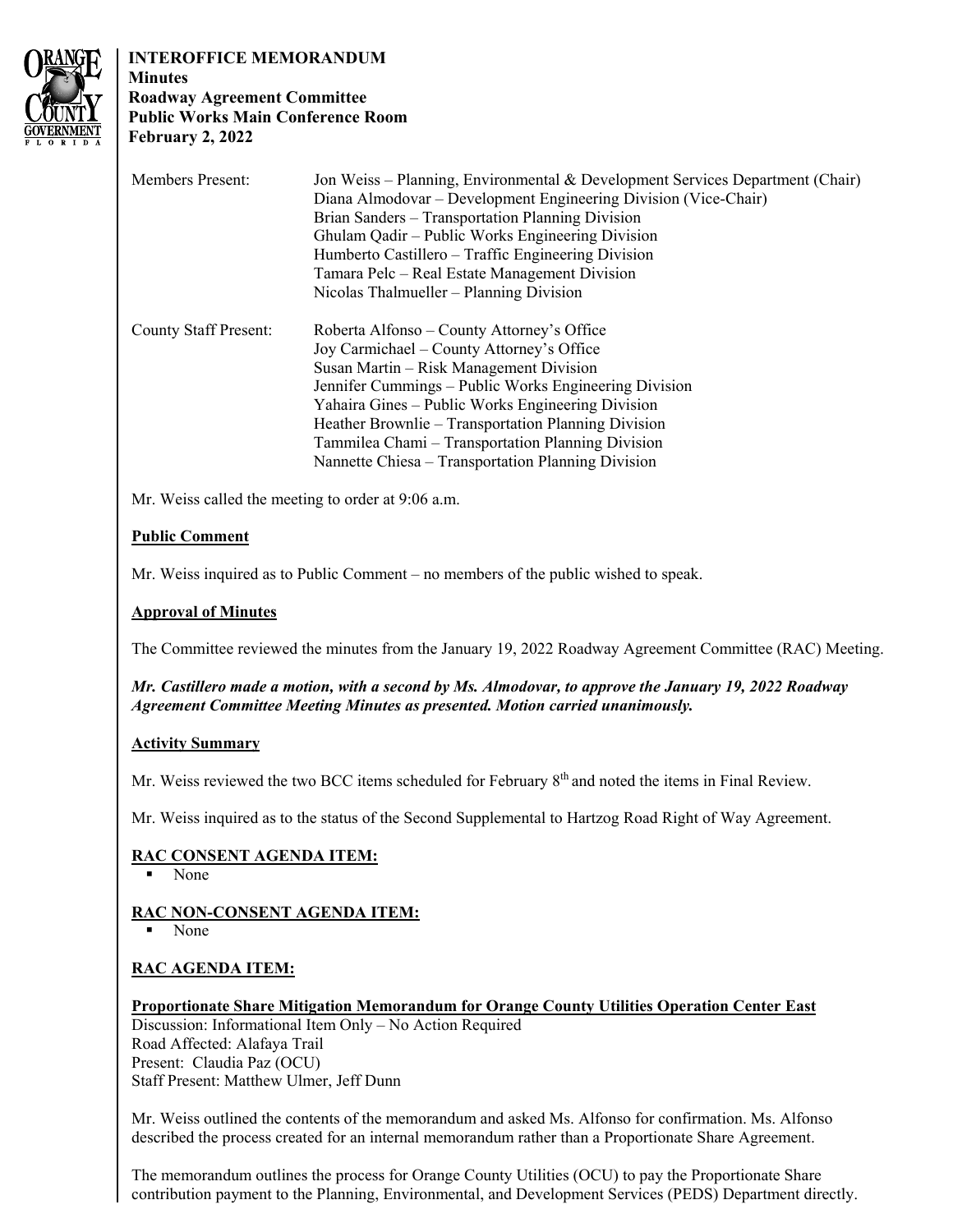February 2, 2022 Roadway Agreement Committee – Meeting Minutes Page 2

Mr. Ulmer stated a credit account would be established for OCU to offset the transportation impact fees assessed on their building permit.

The funds would go into the Alafaya Trail accounting line for distribution for upcoming CIP projects in this area.

Mr. Weiss stated a correction is needed to modify the RAC ratification language. Ms. Carmichael to update and circulate.

 memorandum after Ms. Carmichael makes the revision needed. Ms. Paz asked for the timeframe for getting the Memorandum signed. Mr. Weiss stated that he will execute the

#### **Prime Logistics Right of Way and First Amendment to Proportionate Share Agreement**

Discussion: Informational Item Only – No Action Required Road Affected: Taft-Vineland Road Present: Greg Lee, Mohammed Abdallah Staff Present: Roberto Ng, Matthew Kalus

Mr. Lee is planning to submit an Amended and Restated Proportionate Share Agreement to the Committee for the February 16<sup>th</sup> RAC Meeting and will submit the required documentation by the deadline of noon on February 7<sup>th</sup>.

Discussion of credits vs. cash commenced. Mr. Weiss stated that if a payment paid under protest was refunded then Prime Logistics would accept credits for the right of way in lieu of cash. Staff needs to address timing for the refund and how this will work so that the appropriate process can be outlined for the February 16<sup>th</sup> RAC meeting. Reimbursement of the Proportionate Share Contribution Payment would be after October 1, 2022.

Mr. Ng confirmed that the Legal and Sketches are sufficient for the right of way needed so long as they are adjusted to include the area needed for the mast arm signalization. Mr. Abdallah to provide updated legals and sketches.

 Mr. Sanders asked if there had been any discussion with Brightline regarding a future rail corridor. Mr. Lee had been invited to a meeting with Brightline and further coordination is still needed.

Ms. Pelc asked for an updated title commitment to be submitted for review.

#### **COMMITTEE DISCUSSION: HARTZOG ROAD**

Discussion: Informational Item Only – No Action Required Road Affected: Hartzog Road Present: Greg Lee, Mohammed Abdallah, Paul Sladek, Doug Hoffman (Pulte Homes) Staff Present: Matthew Kalus

Ms. J. Cummings provided an overview of the issues concerning Hartzog Road and the ongoing Construction:

- 1) 30-foot area between Right-of-way and Conservation Easement not permitted. The Water Management District Permit does not include this 30-foot area which has been constructed upon, so the permit will need to be modified to include this area or the project will be in violation.
- 2) The Slope and Fill area exceeds the 120-feet of Right-of-way proposed. Additional easements will be required to cover the area constructed upon.
- 3) The Reedy Creek Improvement District (RCID) has closed Hartzog Road so there is no access to the north to the Flamingo Crossings Traffic Signal. Additionally, there is a two-lane taper to the intersection of CR 545 without a traffic signal.

 Orange County cannot accept the road without the permit modification needed and will need to obtain the additional Right-of-way and easements required also from each property owner.

 Discussion of the two-lane versus four-lane issue. The Hartzog Road Agreement allows for the Developer's to construct only two lanes at their option. The Developers did not have an obligation to construct all four lanes. Ms. Alfonso cited the 2004 Amended and Restated Developer's Agreement (OR Book/Page 7720/3015) which provided for the construction of all four lanes.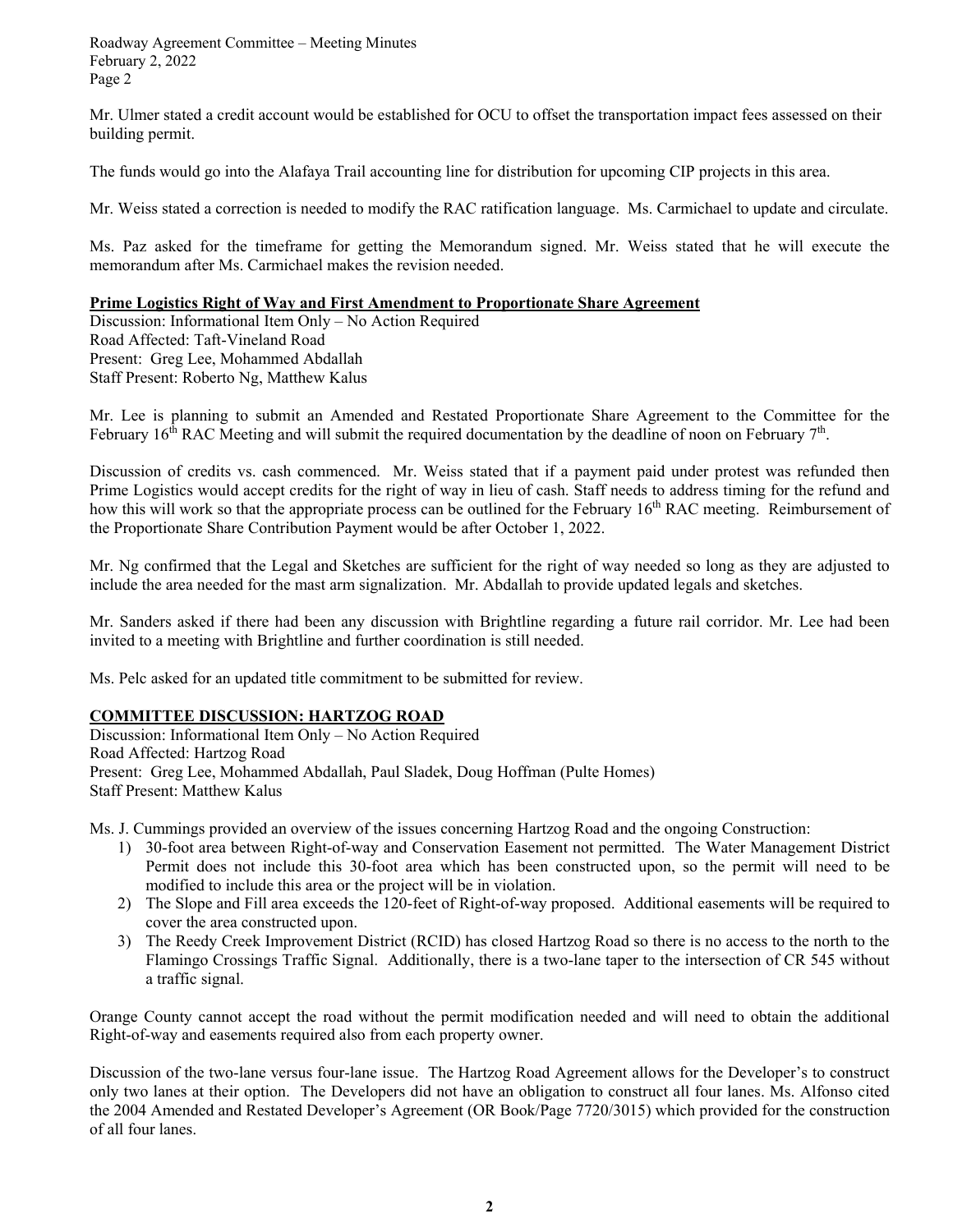February 2, 2022 Roadway Agreement Committee – Meeting Minutes Page 3

 are expected next week so the drawings may provide clarity also. Mr. Hoffman will set up a meeting with the Water Mr. Hoffman committed to getting a Surveyor to visit the site and re-draw the easements as necessary. As-Built drawings Management District to update the permit.

Ms. Almodovar stated that the RCID road closure will create issues with the intersection at Hartzog Road and Avalon Road and Orange County has no jurisdiction to compel RCID to keep the roadway open. An unsignalized intersection can only accommodate so many cars and there may be a need for a cap on the number of vehicles that the roadway can safely handle. The Hartzog Road Agreement requires a traffic signal to be installed when warranted. No permits can be issued until the signalization is addressed specifically. Mr. Castillero stated traffic signal warrants are being projected for safety concerns and he agrees that there would be a safety issue at this intersection regardless of intersection capacity.

The Hartzog Road Right-of-Way and any associated easements would need to be accepted before the Del Webb Oasis plat can be approved.

Mr. Sladek suggested that the Drainage and Maintenance Easement language could be modified to include Fill/Slope language also.

Mr. Weiss has had discussions with Mark Thomson regarding the Village I Trip Releases, and there could be an opportunity for the Village I Owners to complete the four-laning and install the traffic signal to gain a small number of trips sooner.

Additional Discussion to take place at the next RAC meeting to be held on February 16, 2022.

# **COMMITTEE DISCUSSION: SUSTANEE TERM SHEET**

Discussion: Informational Item Only – No Action Required Road Affected: Lake Pickett Road Present: Greg Lee, Mohammed Abdallah, Sean Ells Staff Present: Matthew Kalus

 Planning. There is a Comp Plan Amendment going through the Transmittal process which will be accompanied by the Mr. Lee introduced the project and stated that a traffic study had been submitted and reviewed by Transportation Term Sheet and then a Road Network Agreement will be required by the Adoption Hearing at the BCC.

Current Schedule: Late March 2022 - Community Meeting Scheduled

 April 2022 – Local Planning Agency Hearing Late May 2022 – Transmittal of Comp Plan Amendment BCC Public Hearing October 2022 – potential BCC Hearing for Adoption of the Comp Plan Amendment

 Dollar payment in 6 installments. The mitigation approach will align with the County's infrastructure priorities moving The Sustanee Term Sheet is modeled after the First Amendment to the Grow and provides for a payment of a \$34 Million forward. The project delivery responsibility is shifted to the Orange County CIP.

The Committee reviewed the draft Term Sheet page by page: Page 1

- Add paragraph with traffic study date, location, and when reviewed/approved by Transportation Planning
- **Expand on the mitigation language**
- Line 5 needs to change since not just one parcel of land
- Line 24 conflicts with Page 5 in terms of internal capture
- Line 24 change "i.e." to "e.g."

.

Mr. Abdallah stated that development program for The Grow at full buildout was accounted for in the Traffic Study

 impact the hearing discussion and community meeting messaging which are planned to occur in advance of the priorities Mr. Sanders stated that Orange County has not yet identified the funding priorities which are the subject of the ongoing North East Orange County Areawide Transportation Study (NEOCATS) and none of the improvements being considered are included in the current CIP program. The NEOCATS Study results will not be available until May 2022 so this will list being circulated.

[Mr. Nastasi joined the meeting as a Staff Member at 11:15 a.m.]